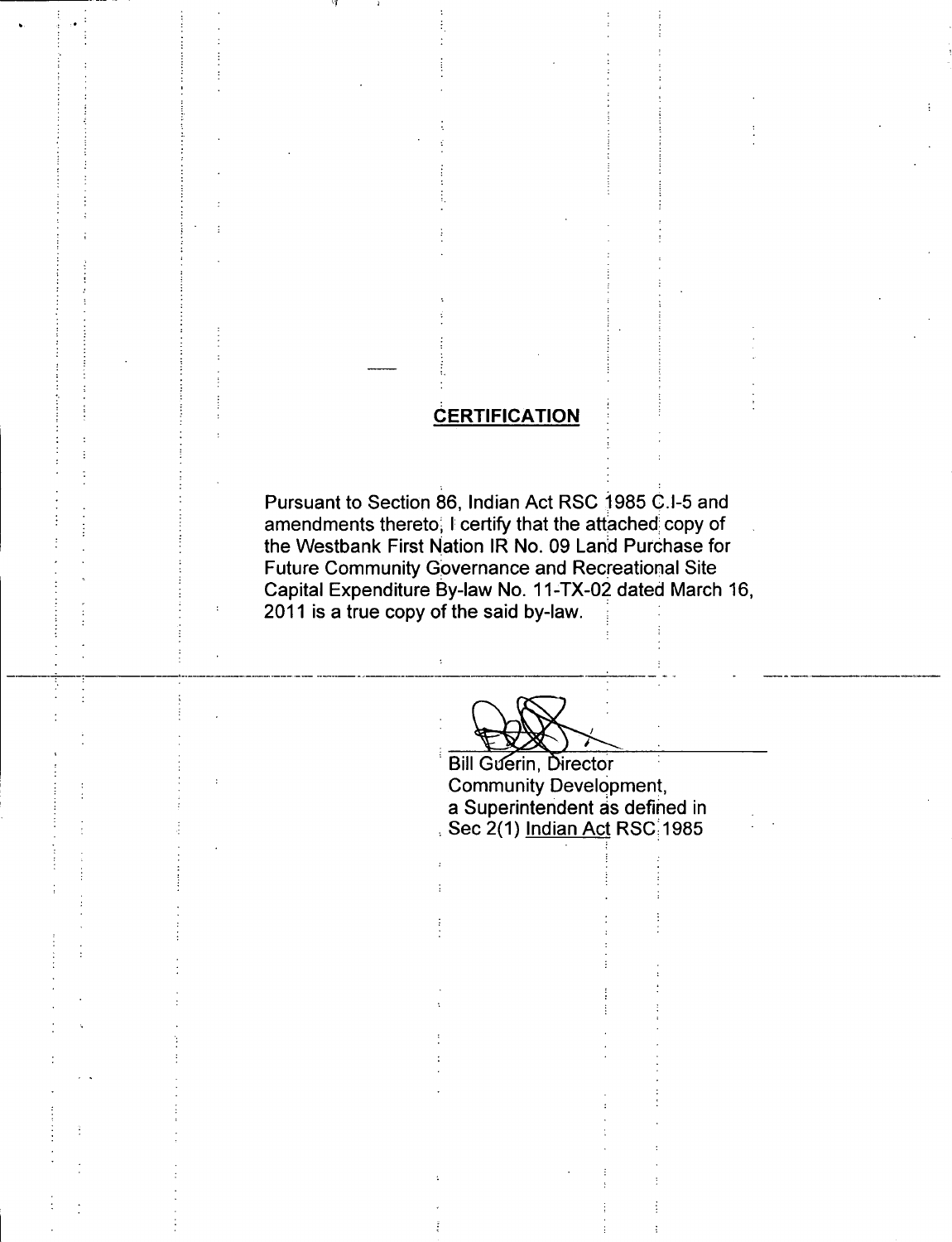Ministre des Affaires indiennes et du Nord canadien et interlocuteur federal auprès des Métis et des Indiens non inscrits



Minister of Indian Affairs and Northern Development and Federal Interlocutor for Métis and Non-Status Indians

Ottawa, Canada K1A OH4

I, the Minister of Indian Affairs and Northern Development, HEREBY

APPROVE, pursuant to section 83 of the *Indian Act*, the following by-law

made by the Westbank First Nation, in the Province of British Columbia, at

a meeting held on the 31st day of January 2011.

Westbank First Nation IR No. 09 Land Purchase for Future Community Governance-and-Recreational-Site-Capital Expenditure By-law No. 11-TX-02

Dated at Ottawa, Ontario, this  $\frac{1}{6}$  day of

 $W$ arch 2011.

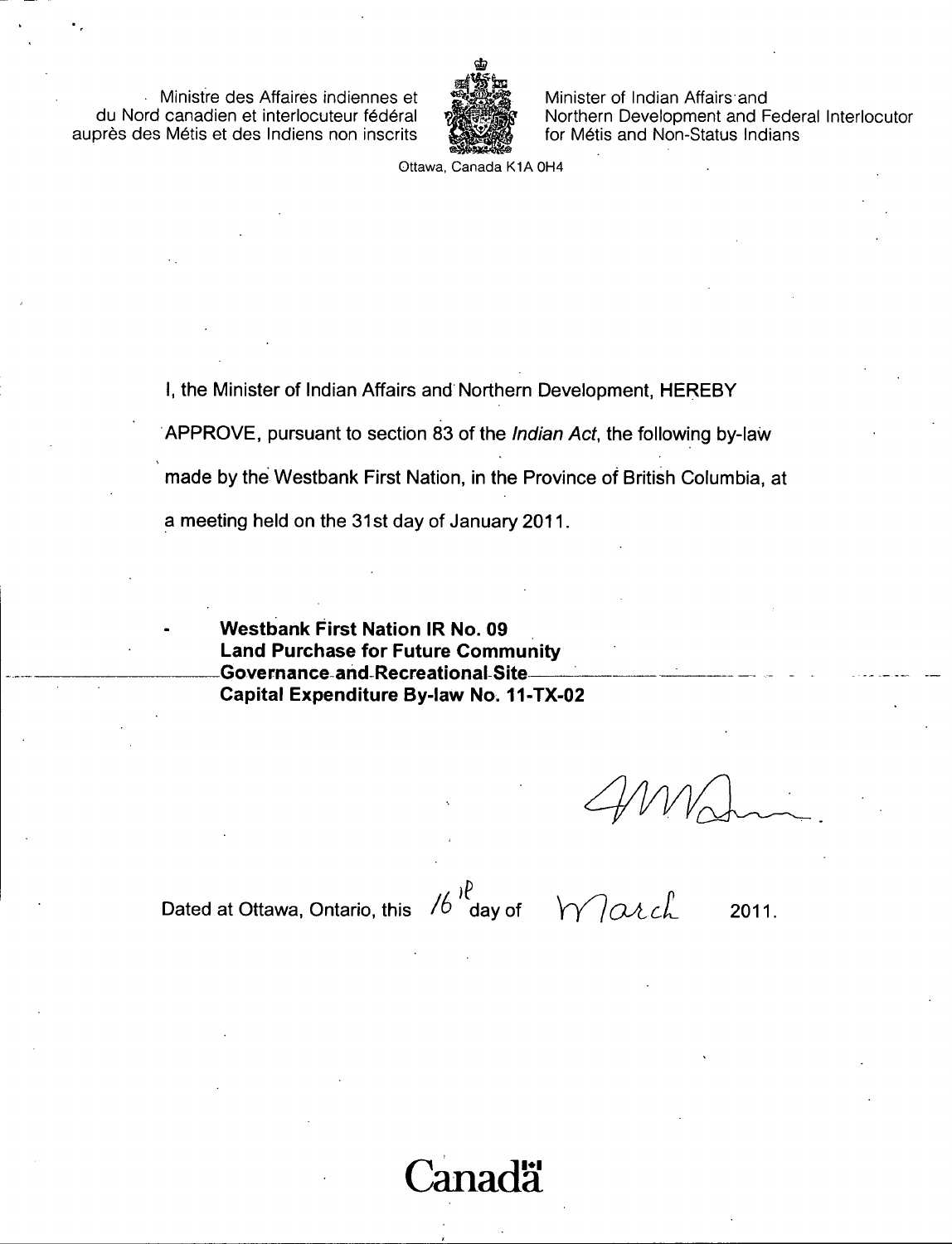## WESTBANK FIRST NATION IR No.09 FUTURE COMMUNITY GOVERNANCE SITE LAND PURCHASE CAPITAL EXPENDITURE BY -LAW NO. 11 -TX -02

To authorize the expenditure of <sup>a</sup> maximum of One Hundred and Twenty Six Thousand Dollars  $(126,000.00)$  from money raised pursuant to section 83(1) of the *Indian Act*, for the purpose of purchasing locatee land within the Tsinstikeptum Indian Reserve No. 09.

#### WHEREAS:

- A. Pursuant to Section 83(1) of the Indian Act and the Westbank First Nation's inherent right of self-government, the Westbank First Nation has enacted the Westbank First Nation Property Taxation By-law, 95-TX-08 (the "Taxation By-law");
- B. In accordance with section 12(3)(1) of the Taxation By-law, the Westbank First Nation annually deposits Ten (10%) percent of annual gross taxes in a cumulative capital projects fund (the "Cumulative Fund") to be used from time to time for such capital projects as may be authorized by separate by -law;
- C. Pursuant to the Westbank First Nation Expenditure By -law, 1995, amended by By -law 97-TX-03 (the "Expenditure By-law"), the Westbank First Nation is authorized to expend moneys raised pursuant to the Taxation By -law for local purposes, including the provision of Local Services on Reserve and capital projects;
- D. The Council of the Westbank First Nation deems it desirable and in the best interest of the Band members to advance funds to complete the purchase of locatee land for future governance and recreational site:
- E. The Westbank First Nation has concluded the total cost of purchasing of the locatee land for future expansion of governance and recreational use to be not more than  $$126,000$  as outlined in Schedule "A" to this By-law.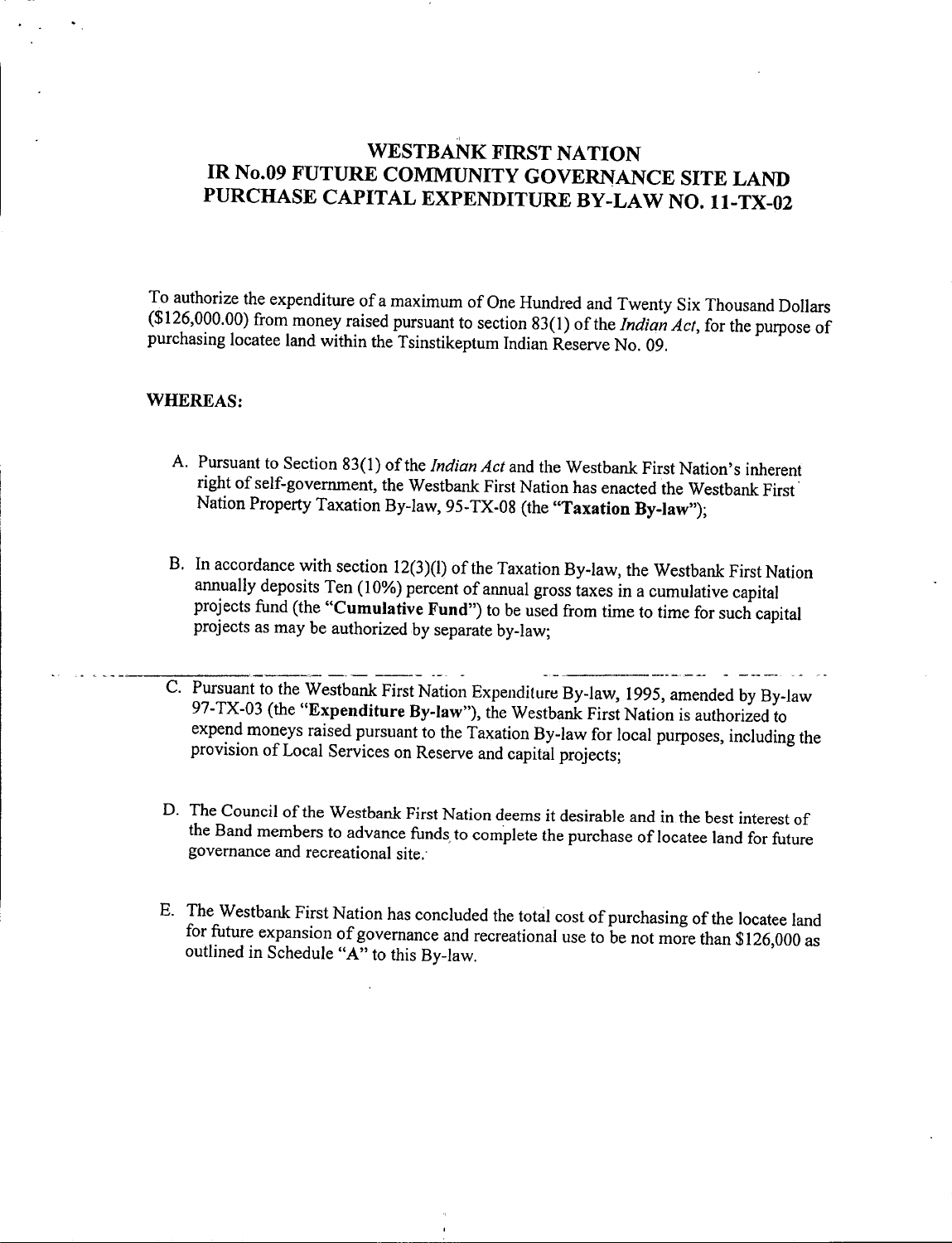NOW THEREFORE, the Council of the Westbank First Nation hereby enacts the following by-<br>law:

#### SHORT TITLE

1. This By -law may be cited for all purposes as the IR No. 09 Land Purchase for Future Community Governance and Recreational Site Capital Expenditure By-law<br>No. 11-TX-02.

### EXPENDITURE AUTHORIZATION

- 2. The Westbank First Nation hereby acknowledges that it is in the best interests of the members of the Westbank First Nation to purchase land for future community the members of the Westbank First Nation to purchase land for future community<br>governance and recreation site project as summer in the Columbus future governance and recreation site project as summarized in Schedule " A" to this By- law.
- 3. The Westbank First Nation hereby approves the expenditure of not more than One Hundred and Twenty Six Thousand (\$ 126, 000.00) Dollars from the Cumulative Fund for the purposes of purchasing land for future community governance and recreational site purchase project (the "Project Funds").
	-

4. The Westbank First Nation also authorizes the expenditure of all or <sup>a</sup> portion of the Project Funds to acquire all such lands, easements, rights-of-way, licences, permits, rights and authorities as may be required or desirable for or in connection with the IR No.09 future community governance and recreation land purchase project.

- 5. Any of the Project Funds not expended on the IR No.09 community governance and recreation land purchase project or incidental costs related thereto, will be reimbursed to and deposited in the Cumulative Fund upon completion of the IR No. 09 community governance and recreation land purchase project.
- 6. All revenue collected related to this By -law will be reimbursed to " the Cumulative Fund".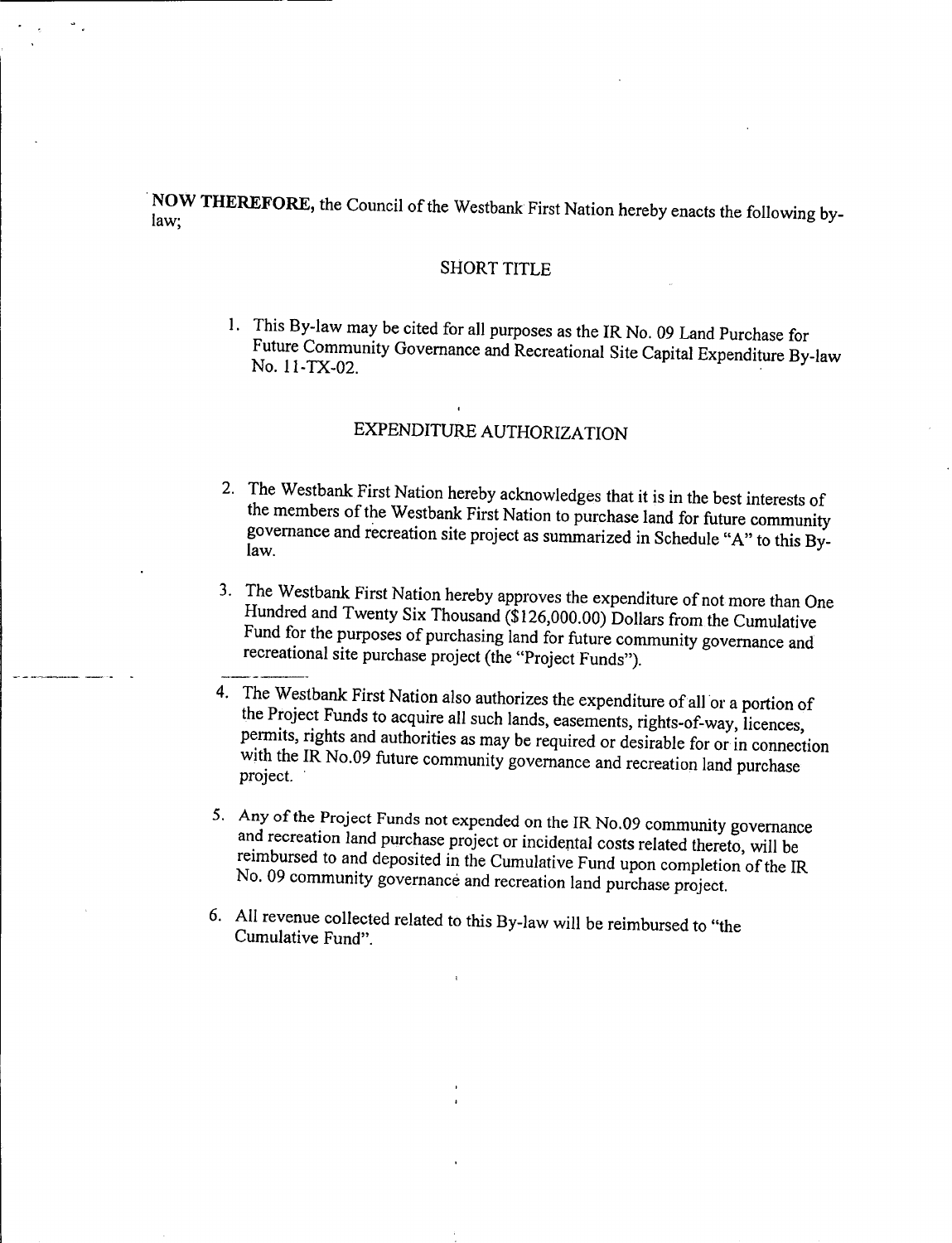#### EFFECTIVE

7. This By -law comes into full force and effect upon approval by the Minister of the Department of Indian Affairs and Northern Development.

#### BE IT HEREBY RESOLVED AND AGREED:

That this By -law, entitled the IR No. 09 Future Community Governance and Recreational Land Purchase Project WFN By -law No. 11 -TX -02 being read for the first, second and third and final time by the Council of the Westbank First Nation held at a duly convened meetings.

Read a first time by the Council of Westbank First Nation at a duly convened meeting held on the 20<sup>th</sup> day of December, 2010.

Exempt from a second reading pursuant to section 60.9 of the Westbank First Nation Constitution.

Read <sup>a</sup> third time, and enacted as <sup>a</sup> Westbank Law, by Council of the Westbank First Nation at <sup>a</sup> duly convened meeting held on the 31<sup>st</sup> day of January, 2011.

.onie

Councillor Michael De

Councillor-Mickey Werstuik

Councillor Loretta Swite-GhostKeeper

Councillor Lorrie Hogaboam